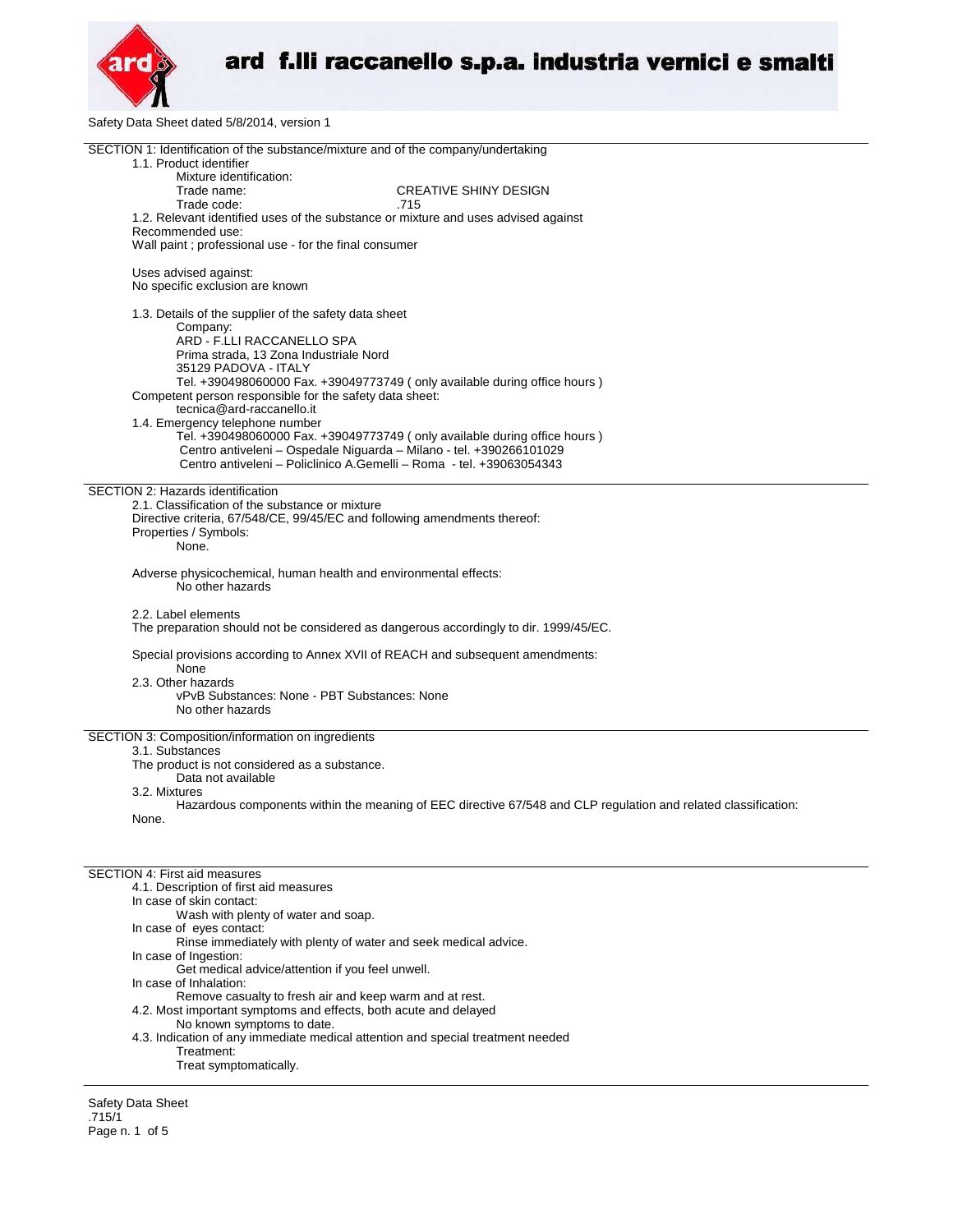SECTION 5: Firefighting measures 5.1. Extinguishing media Suitable extinguishing media: Irrelevant, the product is not flammable. Extinguishing media which must not be used for safety reasons: None in particular. 5.2. Special hazards arising from the substance or mixture Do not inhale explosion and combustion gases. May produce toxic fumes of carbon monoxide if burning. 5.3. Advice for firefighters Use suitable breathing apparatus . Collect contaminated fire extinguishing water separately. This must not be discharged into drains. SECTION 6: Accidental release measures 6.1. Personal precautions, protective equipment and emergency procedures Wear personal protection equipment. Remove persons to safety. See protective measures under point 7 and 8. 6.2. Environmental precautions Do not allow to enter into soil/subsoil. Do not allow to enter into surface water or drains. Retain contaminated washing water and dispose it. In case of gas escape or of entry into waterways, soil or drains, inform the responsible authorities. 6.3. Methods and material for containment and cleaning up Suitable material for taking up: absorbing material, organic, sand. Wash with plenty of water. 6.4. Reference to other sections See also section 8 and 13 SECTION 7: Handling and storage 7.1. Precautions for safe handling Avoid contact with skin and eyes. Do not eat or drink while working. See also section 8 for recommended protective equipment. 7.2. Conditions for safe storage, including any incompatibilities Keep away from food, drink and feed. Incompatible materials: None in particular. Instructions as regards storage premises: Adequately ventilated premises. 7.3. Specific end use(s) None in particular SECTION 8: Exposure controls/personal protection 8.1. Control parameters Exposure limit(s): There are not occupational exposure limits in accordance to the EU legislation DNEL Values: Data not available PNEC Values: Data not available 8.2. Exposure controls Eye/ face protection: Not needed for normal use. Anyway, operate according good working practices. Skin protection a) protection for hands: Not needed for normal use. b) other: No special precaution must be adopted for normal use. Respiratory protection: Not needed for normal use. Thermal Hazards: None Environmental exposure controls: None SECTION 9: Physical and chemical properties 9.1. Information on basic physical and chemical properties Appearance and colour:<br>
Odour: Characteristic: slightly acrid<br>
Characteristic: slightly acrid Odour: Characteristic: slightly acrid<br>
Odour threshold: Characteristic: slightly acrid<br>
Data not available Odour threshold: Data not available<br>
pH: 9 pH: 9 Melting point / freezing point: Data not available

Safety Data Sheet .715/1 Page n. 2 of 5

Initial boiling point and boiling range: Data not available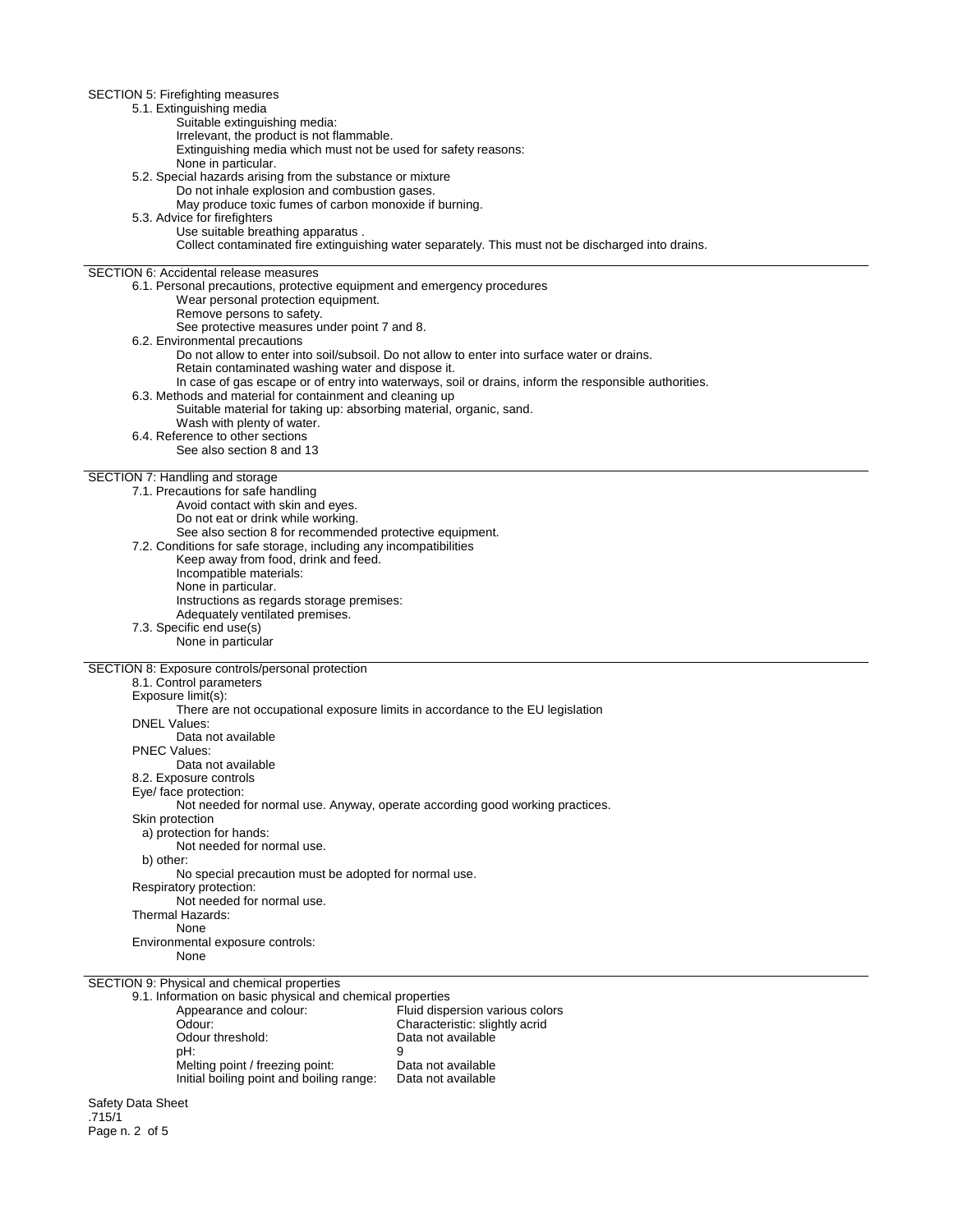| Solid/gas flammability:<br>Upper/lower flammability or explosive limits:<br>Vapour density:<br>Flash point:<br>Evaporation rate:<br>Vapour pressure:<br>Relative density:<br>Solubility in water:<br>Solubility in oil:<br>Partition coefficient (n-octanol/water):<br>Auto-ignition temperature:<br>Decomposition temperature:<br>Viscosity:<br>Explosive properties:<br>Oxidizing properties:<br>9.2. Other information<br>Miscibility:<br>Fat Solubility:<br>Conductivity:<br>Substance Groups relevant properties: Data not available<br>Note: The data herein refer to QC when the product was put on the market. | Data not available<br>Data not available<br>Data not available<br>Not flammable<br>Data not available<br>Data not available<br>1050 - 1110 g/l a 20 a 20°C<br>Miscible<br>Insoluble<br>Data not available<br>Data not available<br>Data not available<br>6000 - 8000 cP a 20 $^{\circ}$ C<br>Data not available<br>Data not available<br>Data not available<br>Data not available<br>Data not available |  |  |
|------------------------------------------------------------------------------------------------------------------------------------------------------------------------------------------------------------------------------------------------------------------------------------------------------------------------------------------------------------------------------------------------------------------------------------------------------------------------------------------------------------------------------------------------------------------------------------------------------------------------|---------------------------------------------------------------------------------------------------------------------------------------------------------------------------------------------------------------------------------------------------------------------------------------------------------------------------------------------------------------------------------------------------------|--|--|
| SECTION 10: Stability and reactivity<br>10.1. Reactivity                                                                                                                                                                                                                                                                                                                                                                                                                                                                                                                                                               |                                                                                                                                                                                                                                                                                                                                                                                                         |  |  |
| Stable under normal conditions                                                                                                                                                                                                                                                                                                                                                                                                                                                                                                                                                                                         |                                                                                                                                                                                                                                                                                                                                                                                                         |  |  |
| 10.2. Chemical stability<br>Stable under normal conditions                                                                                                                                                                                                                                                                                                                                                                                                                                                                                                                                                             |                                                                                                                                                                                                                                                                                                                                                                                                         |  |  |
| The viscosity may increase over time.                                                                                                                                                                                                                                                                                                                                                                                                                                                                                                                                                                                  |                                                                                                                                                                                                                                                                                                                                                                                                         |  |  |
| 10.3. Possibility of hazardous reactions<br>None                                                                                                                                                                                                                                                                                                                                                                                                                                                                                                                                                                       |                                                                                                                                                                                                                                                                                                                                                                                                         |  |  |
| 10.4. Conditions to avoid<br>Stable under normal conditions.                                                                                                                                                                                                                                                                                                                                                                                                                                                                                                                                                           |                                                                                                                                                                                                                                                                                                                                                                                                         |  |  |
| 10.5. Incompatible materials                                                                                                                                                                                                                                                                                                                                                                                                                                                                                                                                                                                           |                                                                                                                                                                                                                                                                                                                                                                                                         |  |  |
| None in particular.<br>10.6. Hazardous decomposition products                                                                                                                                                                                                                                                                                                                                                                                                                                                                                                                                                          |                                                                                                                                                                                                                                                                                                                                                                                                         |  |  |
| None.                                                                                                                                                                                                                                                                                                                                                                                                                                                                                                                                                                                                                  |                                                                                                                                                                                                                                                                                                                                                                                                         |  |  |
| SECTION 11: Toxicological information<br>11.1. Information on toxicological effects<br>Toxicological information of the mixture:<br>Data not available<br>Toxicological information of the main substances found in the mixture:<br>Data not available                                                                                                                                                                                                                                                                                                                                                                 |                                                                                                                                                                                                                                                                                                                                                                                                         |  |  |
| SECTION 12: Ecological information<br>12.1. Toxicity                                                                                                                                                                                                                                                                                                                                                                                                                                                                                                                                                                   |                                                                                                                                                                                                                                                                                                                                                                                                         |  |  |
|                                                                                                                                                                                                                                                                                                                                                                                                                                                                                                                                                                                                                        | Adopt good working practices, so that the product is not released into the environment.                                                                                                                                                                                                                                                                                                                 |  |  |
| Data not available<br>12.2. Persistence and degradability                                                                                                                                                                                                                                                                                                                                                                                                                                                                                                                                                              |                                                                                                                                                                                                                                                                                                                                                                                                         |  |  |
| Data not available                                                                                                                                                                                                                                                                                                                                                                                                                                                                                                                                                                                                     |                                                                                                                                                                                                                                                                                                                                                                                                         |  |  |
| 12.3. Bioaccumulative potential<br>Data not available                                                                                                                                                                                                                                                                                                                                                                                                                                                                                                                                                                  |                                                                                                                                                                                                                                                                                                                                                                                                         |  |  |
| 12.4. Mobility in soil<br>Data not available                                                                                                                                                                                                                                                                                                                                                                                                                                                                                                                                                                           |                                                                                                                                                                                                                                                                                                                                                                                                         |  |  |
| 12.5. Results of PBT and vPvB assessment                                                                                                                                                                                                                                                                                                                                                                                                                                                                                                                                                                               |                                                                                                                                                                                                                                                                                                                                                                                                         |  |  |
| vPvB Substances: None - PBT Substances: None<br>12.6. Other adverse effects                                                                                                                                                                                                                                                                                                                                                                                                                                                                                                                                            |                                                                                                                                                                                                                                                                                                                                                                                                         |  |  |
| None                                                                                                                                                                                                                                                                                                                                                                                                                                                                                                                                                                                                                   |                                                                                                                                                                                                                                                                                                                                                                                                         |  |  |
| SECTION 13: Disposal considerations                                                                                                                                                                                                                                                                                                                                                                                                                                                                                                                                                                                    |                                                                                                                                                                                                                                                                                                                                                                                                         |  |  |
| 13.1. Waste treatment methods                                                                                                                                                                                                                                                                                                                                                                                                                                                                                                                                                                                          | Recover if possible. In so doing, comply with the local and national regulations currently in force.                                                                                                                                                                                                                                                                                                    |  |  |
| Waste should not be disposed of by release to sewers.                                                                                                                                                                                                                                                                                                                                                                                                                                                                                                                                                                  |                                                                                                                                                                                                                                                                                                                                                                                                         |  |  |
| Contaminated packaging thinners and cleaning diluents must be landfilled.                                                                                                                                                                                                                                                                                                                                                                                                                                                                                                                                              |                                                                                                                                                                                                                                                                                                                                                                                                         |  |  |
| SECTION 14: Transport information<br>14.1. UN number                                                                                                                                                                                                                                                                                                                                                                                                                                                                                                                                                                   |                                                                                                                                                                                                                                                                                                                                                                                                         |  |  |
| Not classified as dangerous in the meaning of transport regulations.                                                                                                                                                                                                                                                                                                                                                                                                                                                                                                                                                   |                                                                                                                                                                                                                                                                                                                                                                                                         |  |  |
| 14.2. UN proper shipping name<br>Data not available                                                                                                                                                                                                                                                                                                                                                                                                                                                                                                                                                                    |                                                                                                                                                                                                                                                                                                                                                                                                         |  |  |
| 14.3. Transport hazard class(es)<br>Data not available                                                                                                                                                                                                                                                                                                                                                                                                                                                                                                                                                                 |                                                                                                                                                                                                                                                                                                                                                                                                         |  |  |
| 14.4. Packing group                                                                                                                                                                                                                                                                                                                                                                                                                                                                                                                                                                                                    |                                                                                                                                                                                                                                                                                                                                                                                                         |  |  |
| Data not available                                                                                                                                                                                                                                                                                                                                                                                                                                                                                                                                                                                                     |                                                                                                                                                                                                                                                                                                                                                                                                         |  |  |
| Safety Data Sheet                                                                                                                                                                                                                                                                                                                                                                                                                                                                                                                                                                                                      |                                                                                                                                                                                                                                                                                                                                                                                                         |  |  |
| .715/1<br>Page n. 3 of 5                                                                                                                                                                                                                                                                                                                                                                                                                                                                                                                                                                                               |                                                                                                                                                                                                                                                                                                                                                                                                         |  |  |
|                                                                                                                                                                                                                                                                                                                                                                                                                                                                                                                                                                                                                        |                                                                                                                                                                                                                                                                                                                                                                                                         |  |  |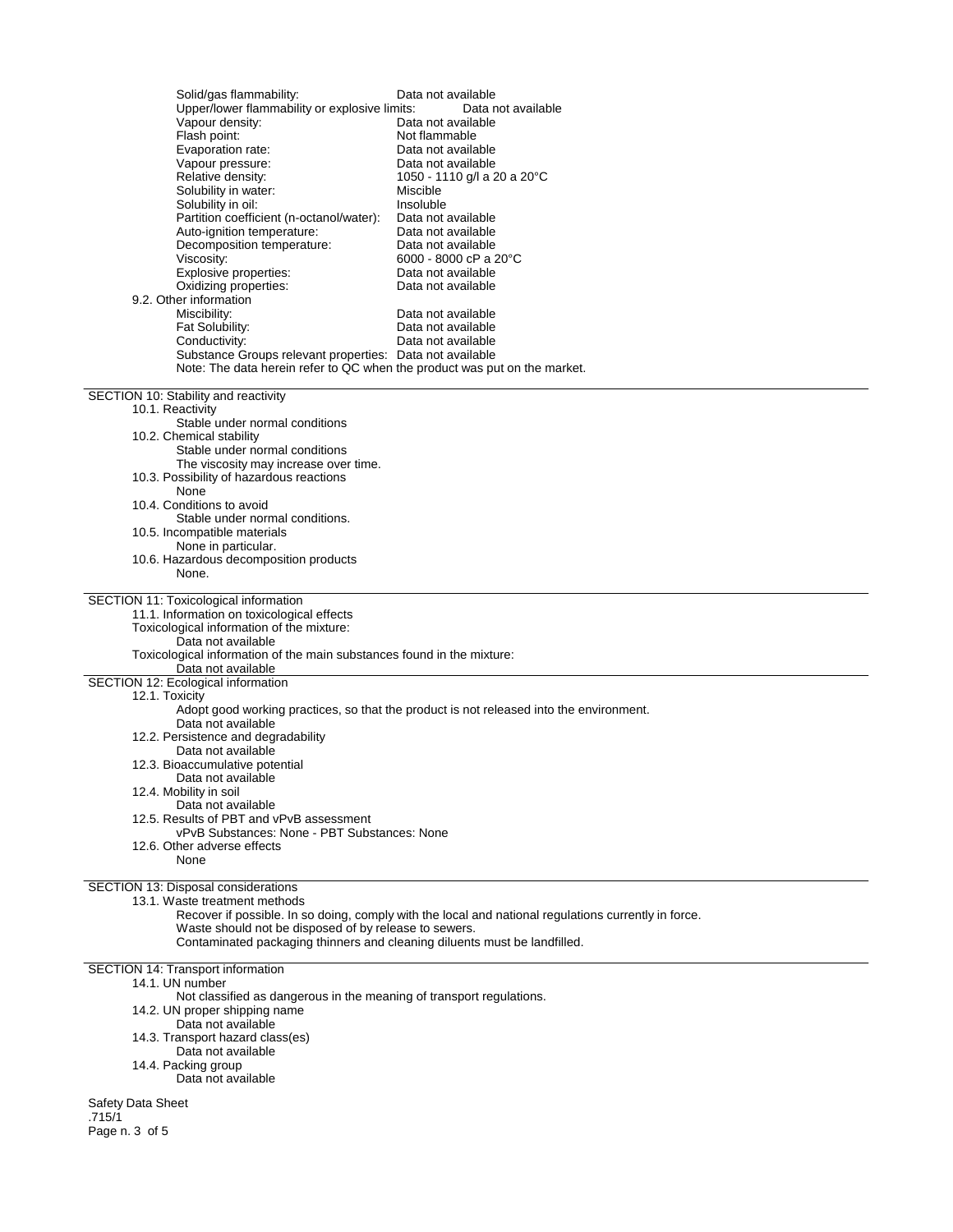14.5. Environmental hazards

Data not available

14.6. Special precautions for user Data not available

14.7. Transport in bulk according to Annex II of MARPOL73/78 and the IBC Code Data not available

SECTION 15: Regulatory information

15.1. Safety, health and environmental regulations/legislation specific for the substance or mixture Dir. 67/548/EEC (Classification, packaging and labelling of dangerous substances). Dir. 99/45/EEC (Classification, packaging and labelling of dangerous preparations). DIR.2004/42/CE. Subcategory l Type BA limit COV 200 g/l. Contained in product < 200 g/l. Dir. 98/24/EC (Risks related to chemical agents at work). Directive 2000/39/CE (Occupational exposure limit values) and subsequent modifications: 2004/37/CE, 2006/15/CE and 2009/161/UE. Dir. 2006/8/EC Regulation (EC) n. 1907/2006 (REACH) Regulation (EC) n. 1272/2008 (CLP) Regulation (EC) n. 790/2009 (ATP 1 CLP) and (EU) n. 758/2013 Regulation (EU) n. 453/2010 (Annex I) Regulation (EU) n. 286/2011 (ATP 2 CLP) Regulation (EU) n. 618/2012 (ATP 3 CLP) Restrictions related to the product or the substances contained according to Annex XVII Regulation (EC) 1907/2006 (REACH) and subsequent modifications: None Where applicable, refer to the following regulatory provisions :

15.2. Chemical safety assessment No

SECTION 16: Other information

This document was prepared by a competent person who has received appropriate training. Main bibliographic sources: The ECHA database on registered substances. ESIS- European chemical Substances Information System. eChemPortal- the global portal to Information on Chemical Substance. GESTIS substance database. Insert further consulted bibliography The information contained herein is based on our state of knowledge at the above-specified date. It refers solely to the product indicated and constitutes no guarantee of particular quality. It is the duty of the user to ensure that this information is appropriate and complete with respect to the specific use intended. This MSDS cancels and replaces any preceding release. Safety data Sheet not legally required. Legend of acronyms and abbreviations used in the safety data sheet:<br>ADR: European Agreement concerning the Internationa ADR: European Agreement concerning the International Carriage of Dangerous Goods by Road.<br>CAS: Chemical Abstracts Service (division of the American Chemical Society). Chemical Abstracts Service (division of the American Chemical Society). CLP: Classification, Labeling, Packaging.<br>
Derived No Effect Level. DNEL:<br>
EC50: Derived No Effect Level.<br>
Median effective concen Median effective concentration expected to produce a certain effect in 50% of test organisms ECHA: European Chemicals Agency<br>EINECS: European Inventory of Existin EINECS: European Inventory of Existing Commercial Chemical Substances<br>ELINCS: European List of notified Chemical Substances ELINCS: European List of notified Chemical Substances<br>GHS: Globally Harmonized System of Classification a GHS: Globally Harmonized System of Classification and Labeling of Chemicals.<br>
IATA: laternational Air Transport Association. IATA: International Air Transport Association.<br>IATA-DGR: Dangerous Goods Regulation by the "Ir Dangerous Goods Regulation by the "International Air Transport Association" (IATA). ICAO: International Civil Aviation Organization.<br>ICAO-TI: Technical Instructions by the "Internation ICAO-TI: Technical Instructions by the "International Civil Aviation Organization" (ICAO).<br>IC50: half maximal inhibitory concentration IC50: half maximal inhibitory concentration<br>IMDG: lnternational Maritime Code for Dang International Maritime Code for Dangerous Goods. INCI:<br>IC50: International Nomenclature of Cosmetic Ingredients.<br>IC50: Inthe Indian Concentration. for 50 percent of test population LC50: Lethal concentration, for 50 percent of test population.<br>LD50: Lethal dose, for 50 percent of test population. LD50: Lethal dose, for 50 percent of test population.<br>LTE: Long-term exposure. LTE: Long-term exposure.<br>
NOEC: No Observed Effect ( NOEC: No Observed Effect Concentration<br>Numero EC: EINECS and ELINCS Number EINECS and ELINCS Number OEL:<br>PBT: Persistent, Bioaccumulative and Toxic substance PNEC: Predicted No Effect Concentration.<br>REACH: Requilation (FC) No 1907/2006 Re Regulation (EC) No 1907/2006 Registration, Evaluation, Authorisation and Restriction of Chemicals RID: Regulation Concerning the International Transport of Dangerous Goods by Rail. Safety Data Sheet

.715/1 Page n. 4 of 5